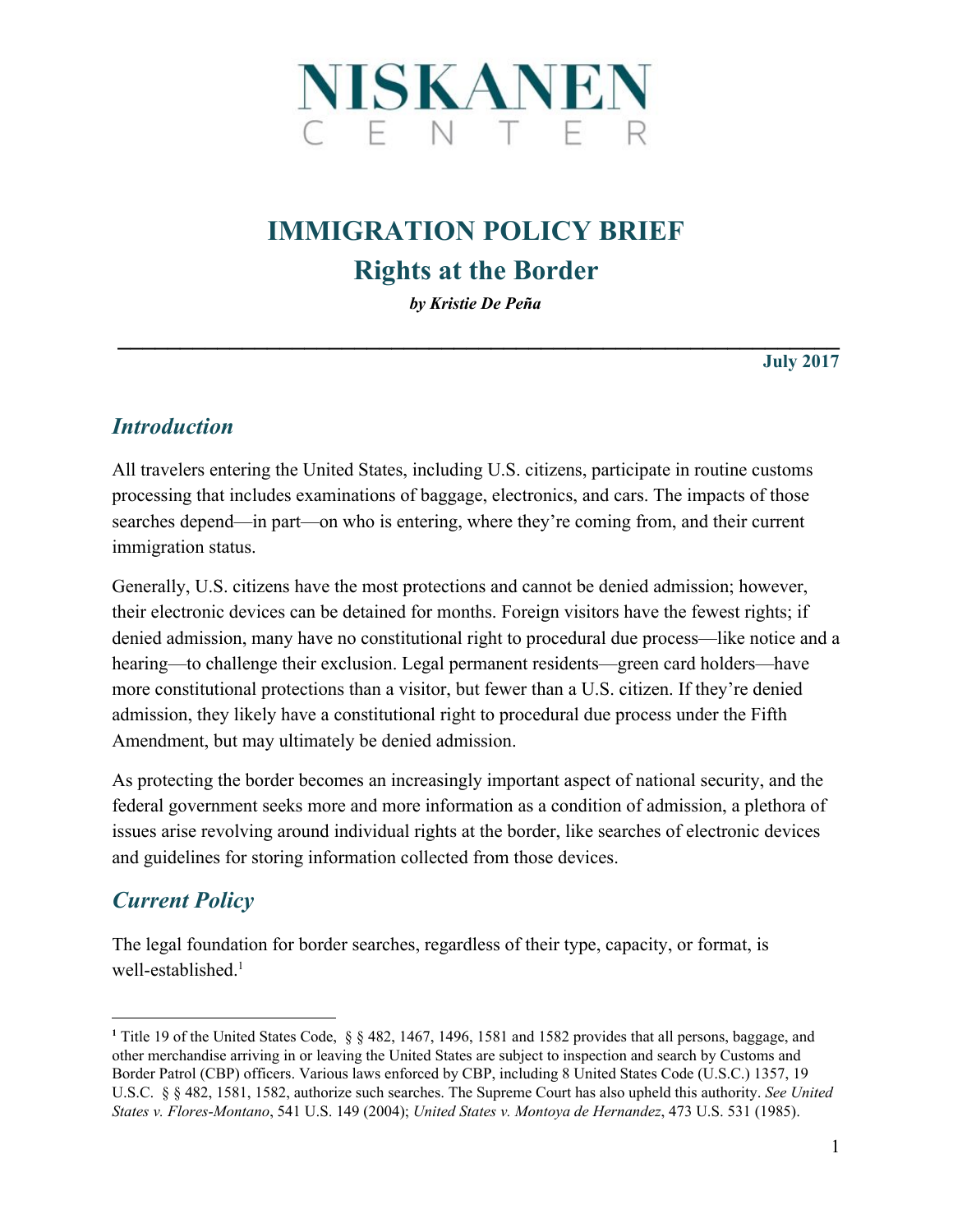Generally, the Fourth Amendment requires that a search or seizure conducted by a governmental agent be reasonable and supported by probable cause. The Supreme Court has interpreted the Fourth Amendment to include a presumptive warrant requirement on all searches and seizures conducted by the government. Any violation of these requirements can result in the suppression of any information derived therefrom. However, in the interests of sovereignty and national security, a border search exception was carved out of the Fourth Amendment.

## *Border Search Exception*

Few exceptions to the presumptive warrant and probable cause requirements are more firmly rooted than the "border search" exception.<sup>2</sup> Derived from the sovereign right to stop and examine persons and property crossing into the country, border searches allow customs officials the flexibility to inspect incoming individuals and their belongings.

Throughout history, a number of Supreme Court decisions have found that U.S. Customs and Border Patrol's (CBP) search authority is unique, and the Court has long recognized situations that render obtaining a warrant impractical or against the public's interest. Accordingly, various exceptions to the warrant and probable cause requirements of the Fourth Amendment now exist.

Courts have determined that border searches usually fall into two categories—routine and non-routine. Generally, the distinction between a routine and non-routine search turns on the level of intrusiveness. Routine border searches are reasonable simply by virtue of the fact that they occur at the border and consist of only a limited intrusion, while non-routine searches generally require "reasonable suspicion" and vary in technique and intrusiveness. For a non-routine search, a border agent needs individualized suspicion about the traveler, or a factual reason to believe a specific person is involved in criminal activity.

In all cases, searches must not be discriminatory or motivated by a traveler's appearance.

### *Border Search Intersection with Technology*

Most individuals have a significant privacy interest in all the data that modern digital devices contain, including call logs, emails, text messages, voicemails, browsing history, calendar entries, contact lists, shopping lists, personal notes, photos and videos, geolocation logs, and

**<sup>2</sup>** 19 U.S.C. § 482 for customs officials and Immigration and Nationality Act (INA) § 287 (codified in 8 U.S.C. § 1357) for immigration officers and addresses the scope of the government's constitutional authority to search and seize persons and property at the border. Several bills before the 111th Congress addressed border searches: two of which, H.R. 239 (the Securing our Borders and our Data Act of 2009) and H.R. 1726 (the Border Security Search Accountability Act of 2009), address border searches of laptops and other electronic storage devices. H.R. 1900 would provide emergency deployments of federal officers to the border and would authorize funds to local law enforcement to stem the illegal trafficking of firearms into Mexico. S. 205, H.R. 495, and H.R. 1448 would also authorize funds for Bureau of Alcohol, Tobacco, Firearms, and Explosives agents to interdict the illegal trafficking of firearms to Mexico.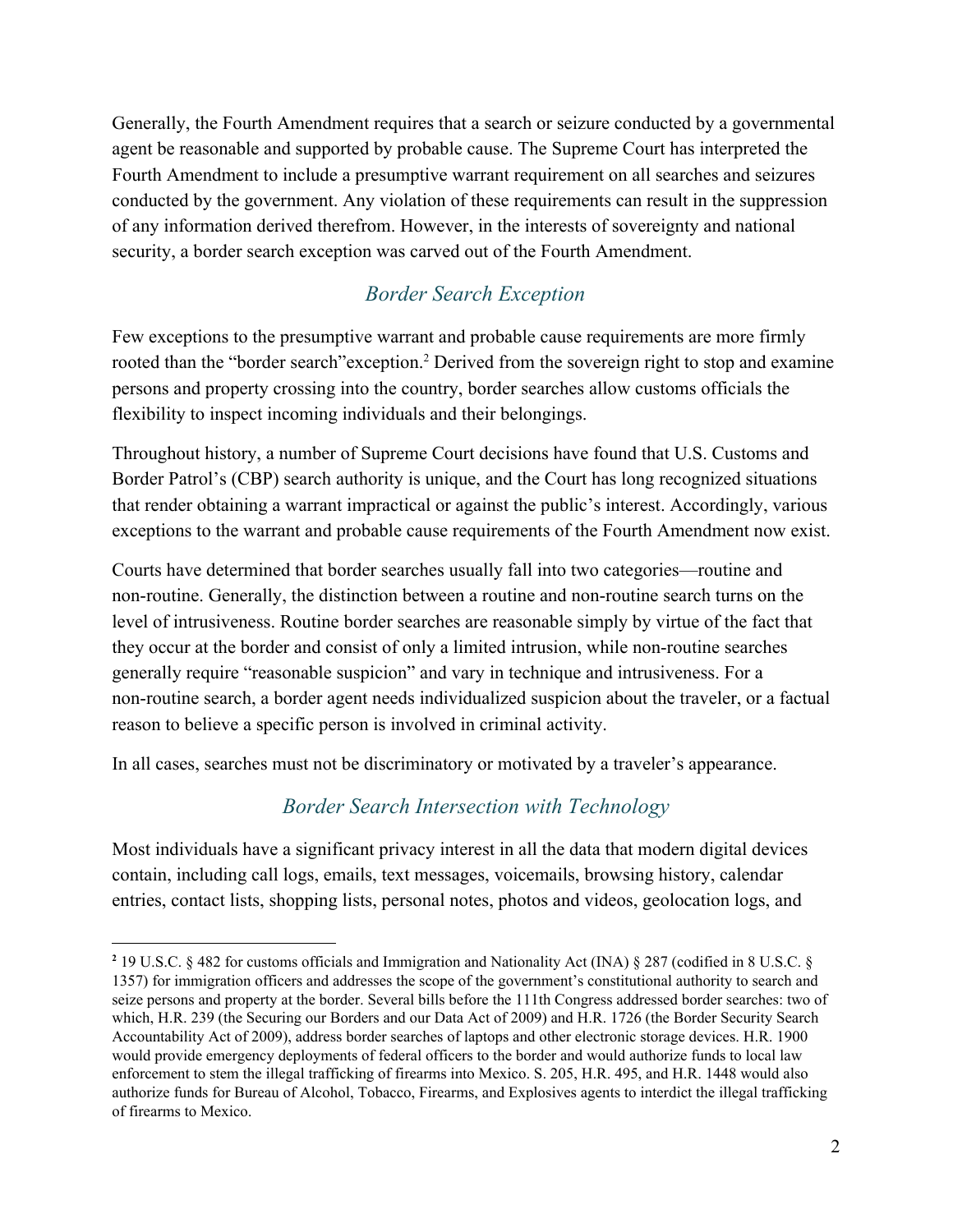other personal files. In nearly every case, an individual crossing the border will carry some type of digital or electronic device.

In 2016, almost 24,000 electronic devices were searched at border, a huge jump from the nearly 5,000 devices that were searched in 2015. The pace of searches continues to accelerate, with the Department of Homeland Security reportedly conducting 5,000 device searches in February 2017 alone. Given that digital devices like smartphones and laptops contain highly personal information and provide access to more highly personal information stored in the cloud, many are looking at the legality of border searches to determine how whether searches of electronic devices are routine or non-routine. Some guidance is available in recent court decisions.

In 2013, the Ninth Circuit held that border agents need reasonable suspicion of illegal activity before they could conduct a forensic search, aided by sophisticated software, of the defendant's laptop. The court also held that a manual search of a digital device is routine and therefore is acceptable under the Fourth Amendment, without a warrant or suspicion.

In *Riley v. California* (2014), the Supreme Court held that the police must have probable cause and obtain a warrant to search the cellphone of an individual under arrest. The police argued that the warrantless and suspicionless cell phone search was permissible as a "search incident to arrest." However, the Court held that "a warrant is generally required before such a search, even when a cell phone is seized incident to arrest." However, it is critical to note that *this reasoning hasn't been applied in the border context*. At this point, it is unlikely that that this ruling will apply at the border.

Further, given the ubiquity of cloud computing, the government's reach into private data becomes even more concerning. In the cloud, a user's data, including the same kind of highly sensitive data one would have in papers at home, is held on remote servers rather than on the device itself. The digital device is a conduit to retrieving information from the cloud, akin to the key to a safe deposit box. Notably, although the virtual "safe deposit box" does not itself cross the border, it may appear as a seamless part of the digital device when presented at the border.

#### *Self-Incrimination: Fingerprints and Passwords*

The Fifth Amendment is also an important consideration in the border search context, because it may confer protections against being required to divulge passwords or provide fingerprints to access the contents of electronic devices.

The Fifth Amendment guarantees that "no person shall be... compelled... to be a witness against himself." Statements and actions that qualify as bearing "witness" are called "testimonial." A person's statement or action is testimonial if it would disclose the contents of their mind,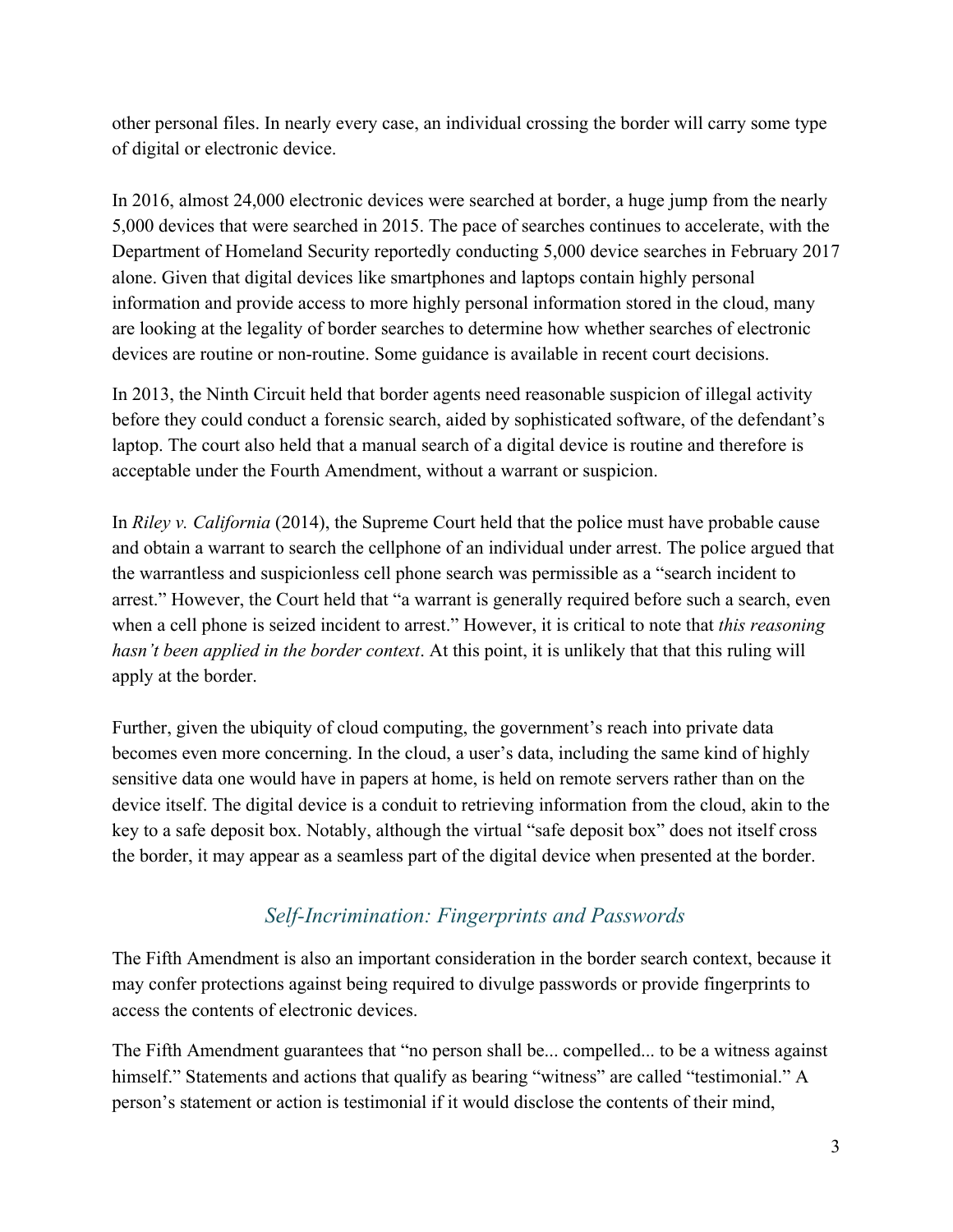meaning that generally, an individual does not need to provide testimony revealing the contents of his mind that could be incriminatory.

Only a judge—not a border agent—can decide whether the Fifth Amendment protects unlocking a device, providing a password, or disclosing social media information information. However, a border agent can certainly determine whether to seize a device, or to deny admission.

At least one court has held that the Fifth Amendment confers an absolute right to refuse to provide one's password to unlock or decrypt a digital device. Other courts have adopted a weaker test, under which the government need only show that the individual knows the password. Border agents usually find it easier to show that a traveler knew the password of the device they carried, as compared to showing that the individual knew a particularly suspect file was in that device.

Many experts believe that a fingerprint lock is just as protective as a password, but it is, in fact, less secure—both legally and technically—than passwords. Some courts (though not all) have held that fingerprints, unlike passwords, are not part of the contents of our minds, and thus fall outside Fifth Amendment protection.

However, law enforcement and border agents are working to bypass those considerations. Police are developing technologies that can take a person's stored fingerprint from a government database and use it to unlock that person's phone, and border agents may force a traveler to place their finger to their phone to open it.

In both the Fourth and Fifth Amendment contexts, the law is changing slowly, but Congress can expedite these necessary protections by legislating them in advance of court decisions.

## *Considerations for Future Policy*

We need a framework of changes that are bipartisan enough to move through Congress, and are the outcome of pragmatic, thoughtful discussions that consider all the available information—statistics, history, morality, experience, and law. Below are a number of considerations to inform future policy:

● Law enforcement officials often try to persuade persuade people to consent to searches, which makes it harder to challenge those searches in court. Sometimes law enforcement officials achieve so-called "consent" by being vague about whether they are asking or ordering a civilian to do something. Consent allows agents to look at all of the content stored in a device, manually or with powerful forensic software, look at cloud content it it's accessible through your device, and to copy and store all of this content for later use.